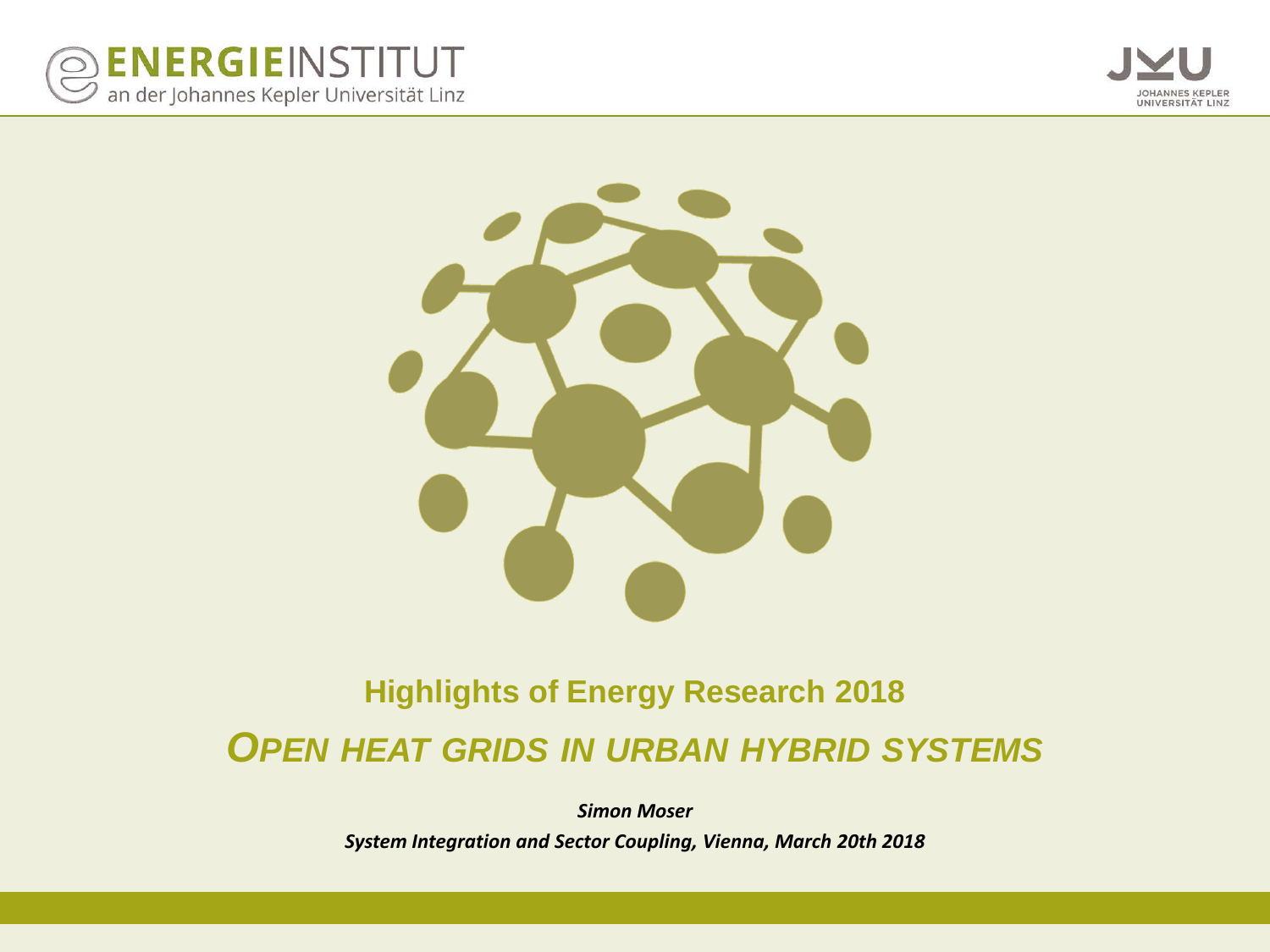# **Motivation**

- Call "City of Tomorrow" (Federal Ministry of Transport, Innovation and Technology)
	- − Optimisation of electricity, gas and heat network charges & regulation
	- Taking into consideration the ever-closer link between these networks.
- Open Heat Grid
	- Prime interest: how to enforce the feed-in of alternative heat sources in existing DH networks
	- Focus on industrial excess heat





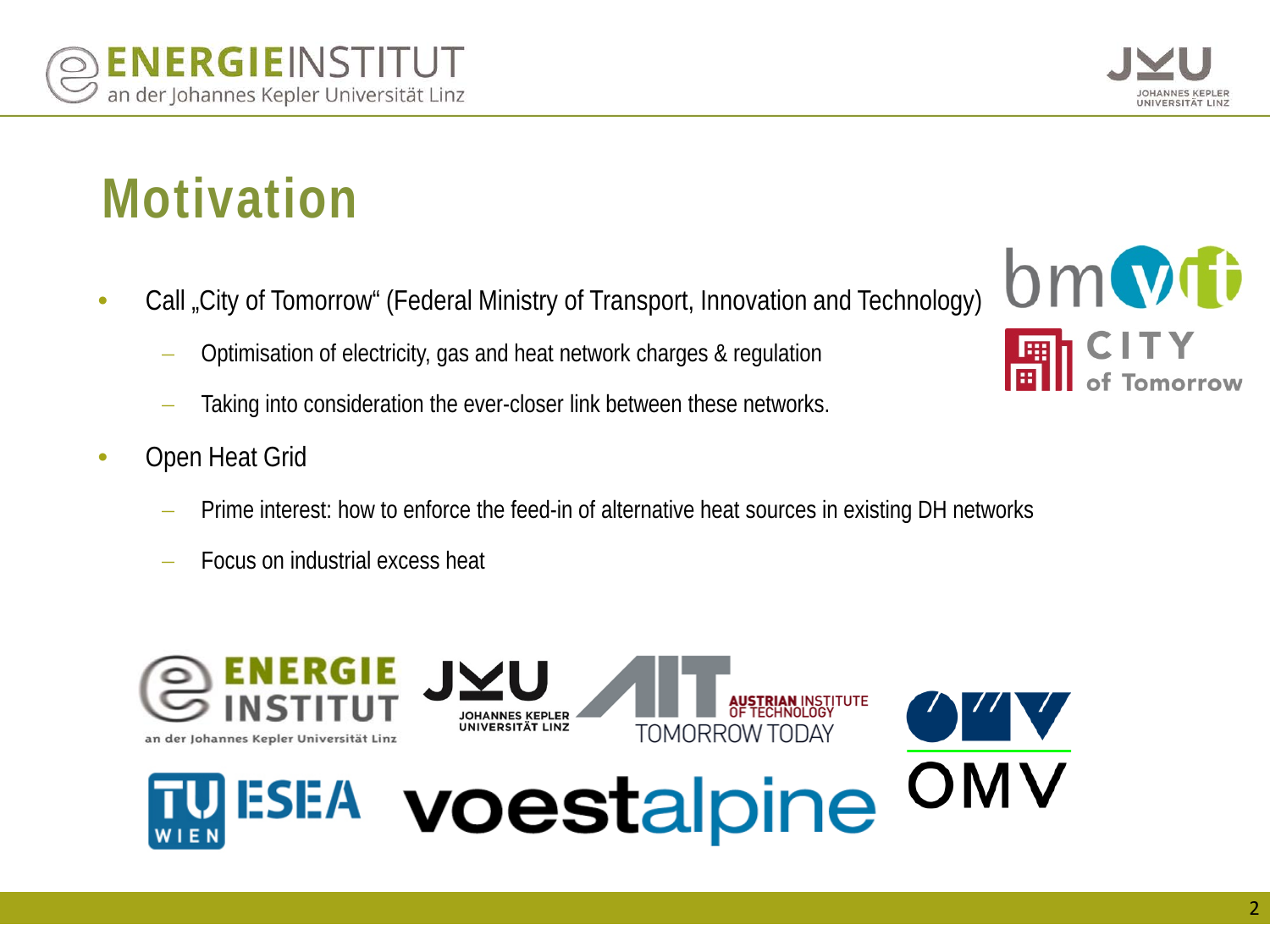



#### **Result #1 Excess heat is** *not* **for free.**

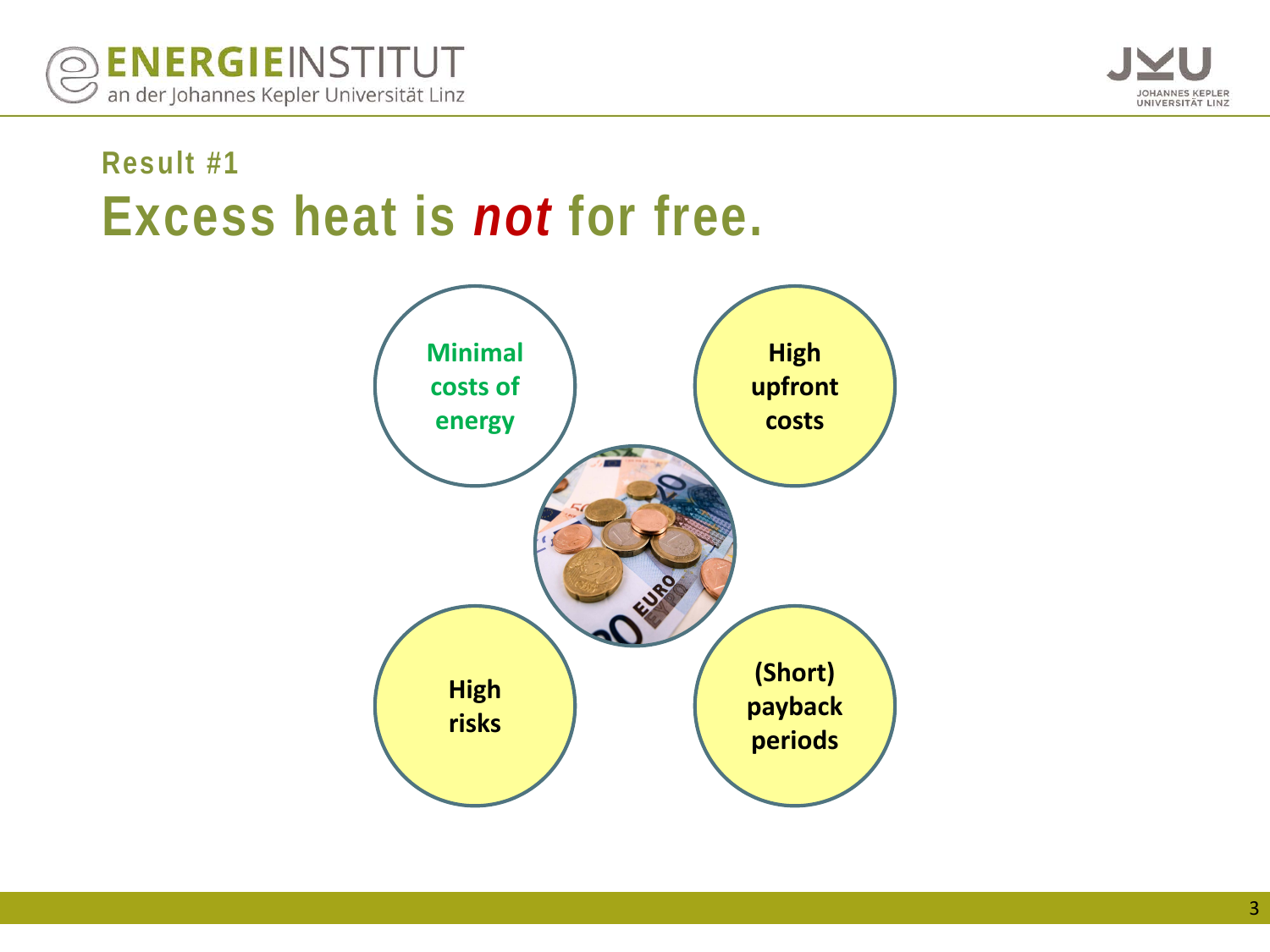

### **Results #2 Heat generation plants compete.**

| €/KWh                    | Status quo                                                            |                  |  |                         |                                |                                                              | Feed-in of alternative heat source        |  |
|--------------------------|-----------------------------------------------------------------------|------------------|--|-------------------------|--------------------------------|--------------------------------------------------------------|-------------------------------------------|--|
| Regulated maximum tariff |                                                                       |                  |  |                         |                                |                                                              |                                           |  |
|                          | Profit DH company                                                     | -Customer price- |  |                         | Profit DH company              |                                                              |                                           |  |
|                          | Variable generation costs<br>€/kWh heat<br>(in particular fuel costs) |                  |  |                         |                                | Incentive = additional profit DH company                     |                                           |  |
|                          |                                                                       |                  |  |                         |                                | Attributable costs DH company                                |                                           |  |
|                          |                                                                       |                  |  |                         |                                |                                                              | Profit feeder                             |  |
|                          |                                                                       |                  |  | calculation<br>Basis of |                                | "Feed-in tariff"<br>€/kWh                                    | Varibale costs feeder                     |  |
|                          |                                                                       |                  |  |                         |                                |                                                              | Fixed costs feeder                        |  |
|                          | Fixed costs of heat and CHP<br>generation plants (i.e. back-up)       |                  |  |                         |                                | Possibly, in the long-run: additional avoidance of new plant |                                           |  |
|                          |                                                                       |                  |  |                         |                                | Fixed costs of                                               |                                           |  |
|                          |                                                                       |                  |  |                         | heat and CHP generation plants |                                                              |                                           |  |
|                          | Variable and fixed costs of<br>DH network                             |                  |  |                         |                                |                                                              | Variable and fixed costs of<br>DH network |  |

Note: The relation of the heights of the bars does not correspond to the relation of actual costs.

© Energieinstitut an der JKU Linz, "Open Heat Grid", 2016.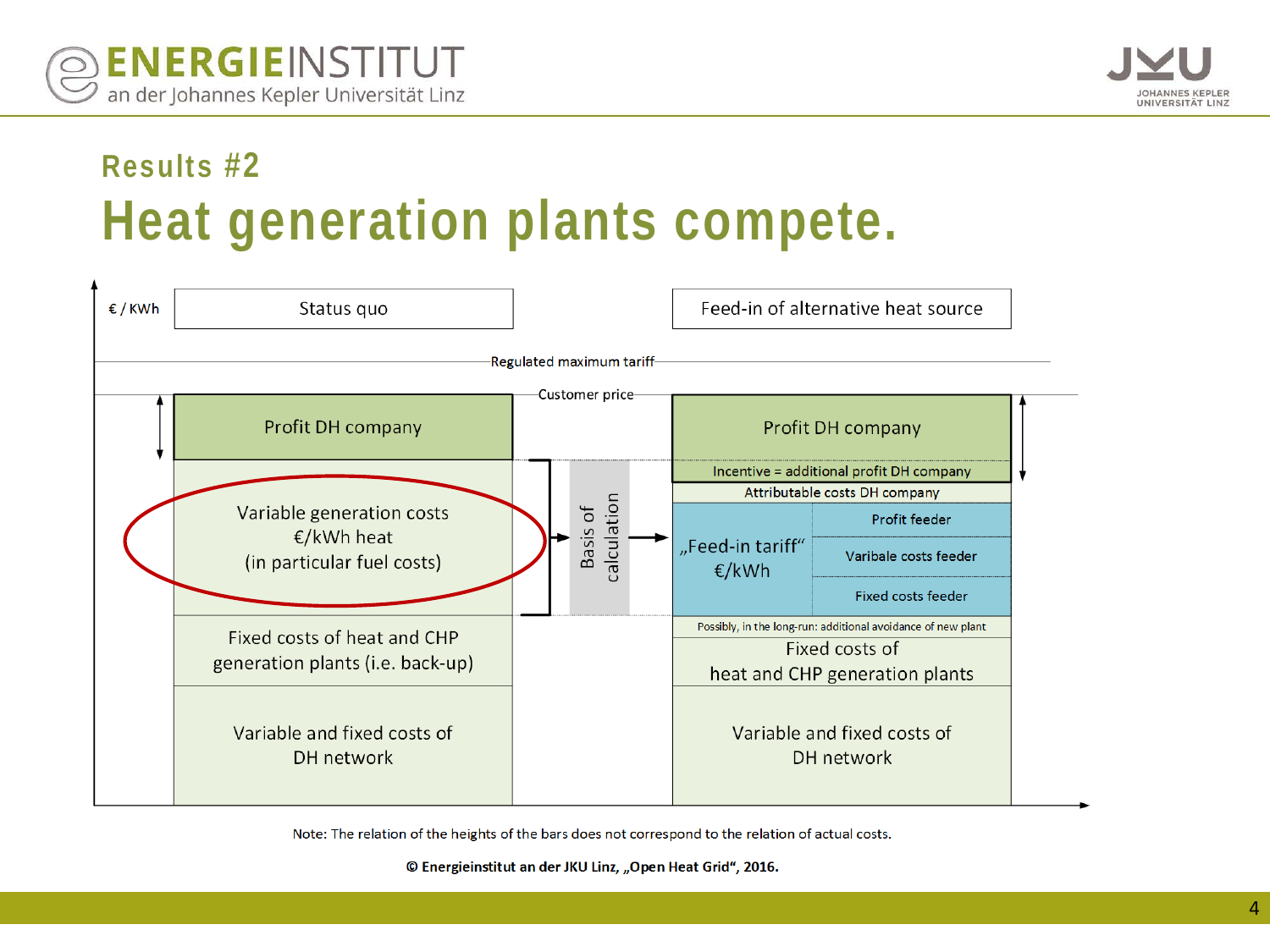



#### **Conclusion #1 Feed-in regulation is inappropriate.**

- From an economic theory point of view, i.e. assuming rational decisions:
- DH company-owned and external heat generation plants compete like on a free market

- $\rightarrow$  Feed-in obligations (duty to grant access / duty to feed in) are inappropriate.
- $\rightarrow$  DH market liberalisation (e.g. electricity and gas markets) is inappropriate.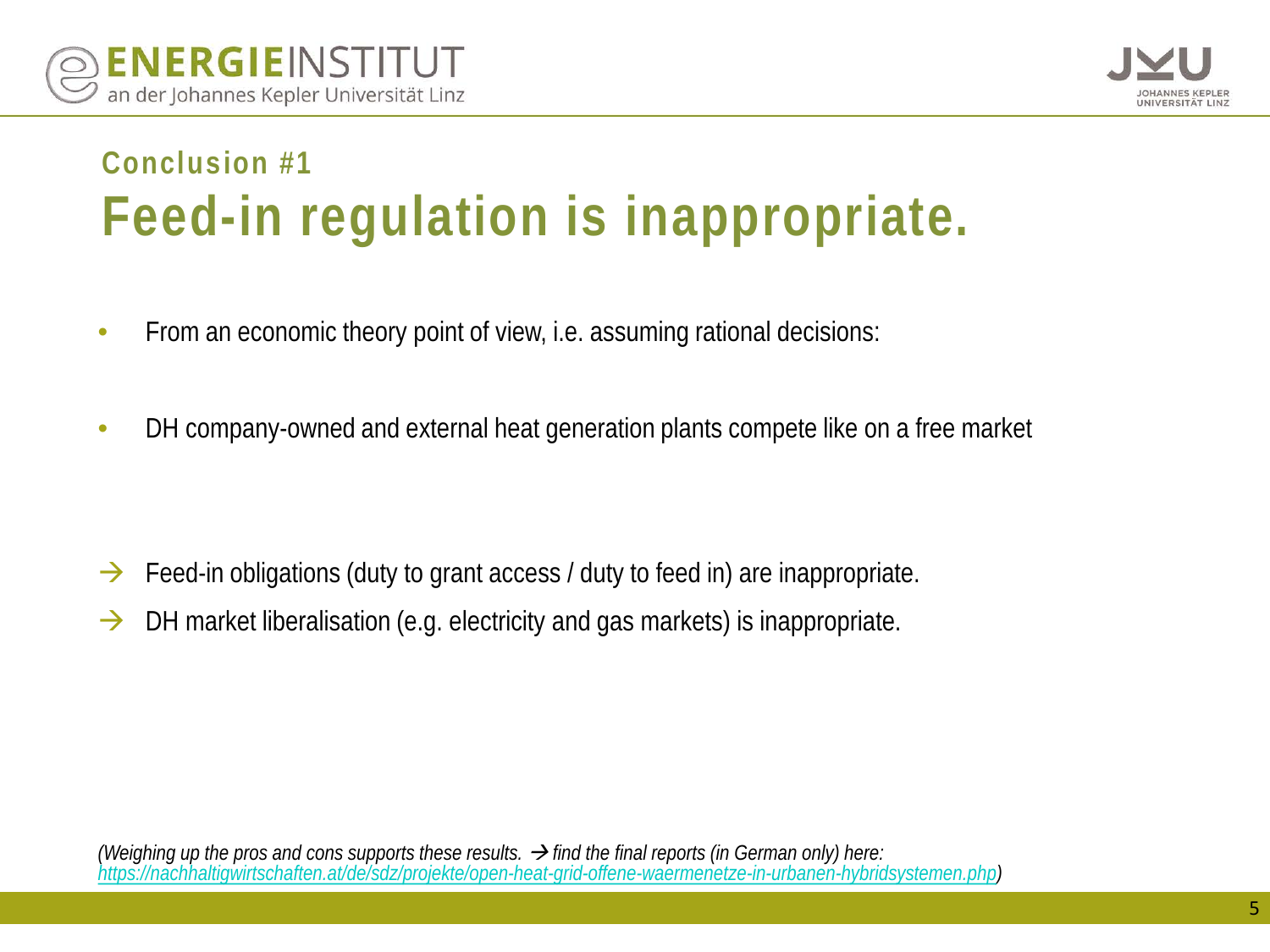



## **Result #3 Information asymmetries are the main barrier.**

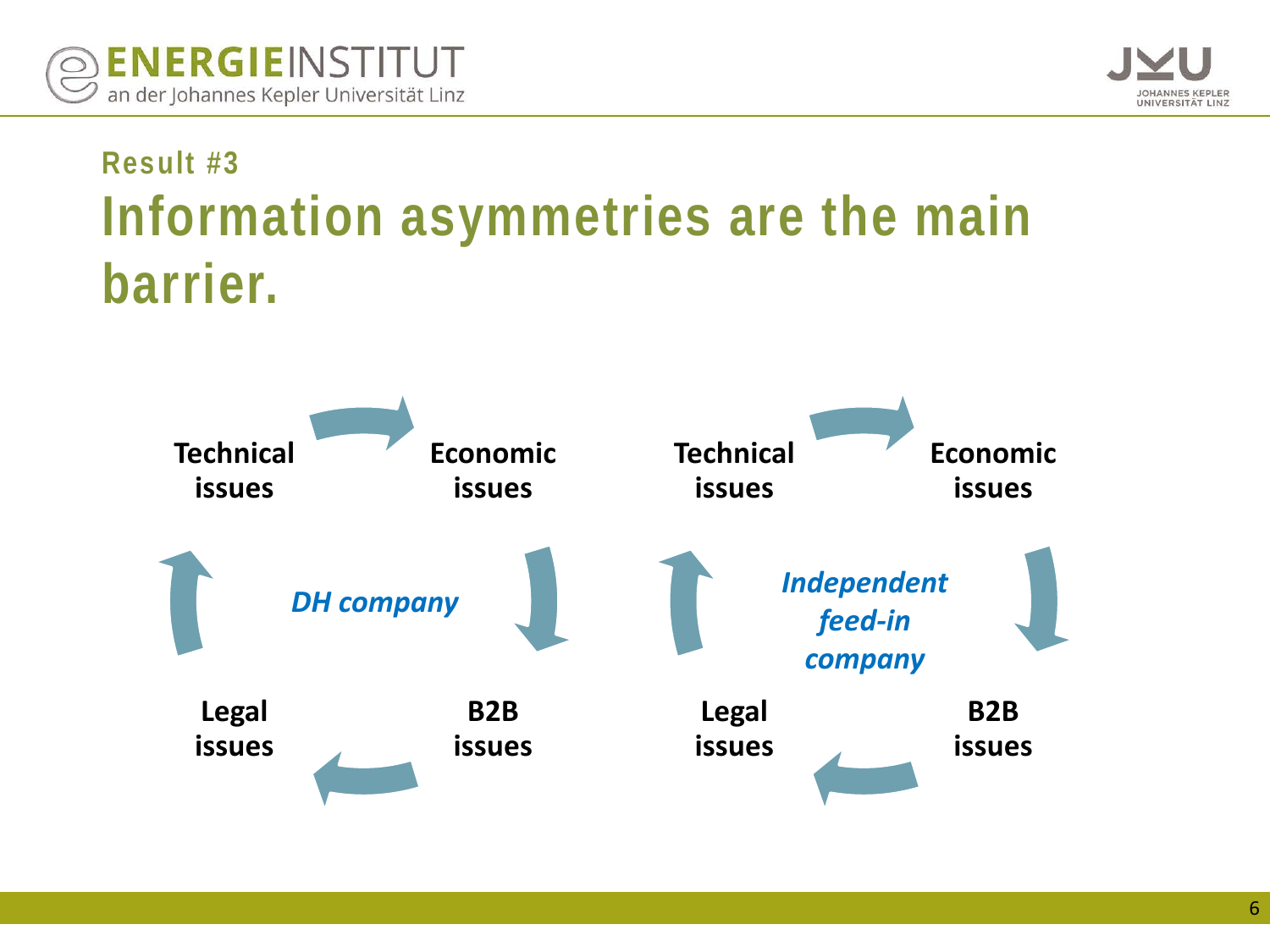

### **Conclusion #2 Reduce complexities with guidelines**

- Information asymmetries lead to inefficient decisions
	- − High complexity of negotiations due to interacting, interdisciplinary parameters
	- Lack of information exchange
- → Develop *negotiation quidelines* to overcome information asymmetries.
	- "**FURTHER RESEARCH IS NEEDED**"
- $\rightarrow$  Swedish district heating law represents a motivational instrument.
	- − Independent heat suppliers my access the network.
	- − But DH company is definitely not worse off.
	- The law has not been applied in practice yet.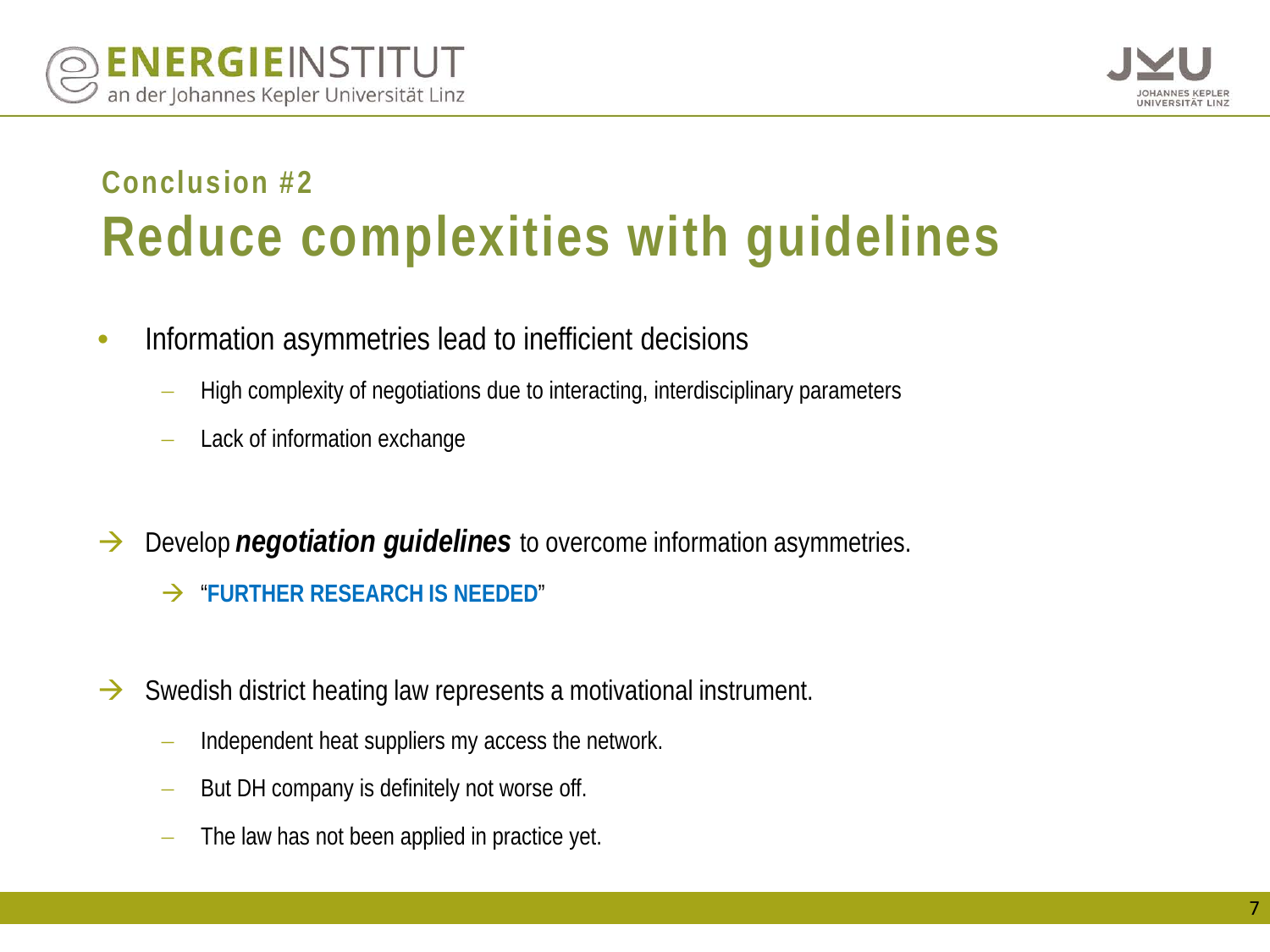



## **The "heat merit order"**

Sketch for DH network  $n_{n=1...N}$  in hour h  $_{h=1...8760}$ 



© Energieinstitut an der JKU Linz, "Open Heat Grid", 2016.